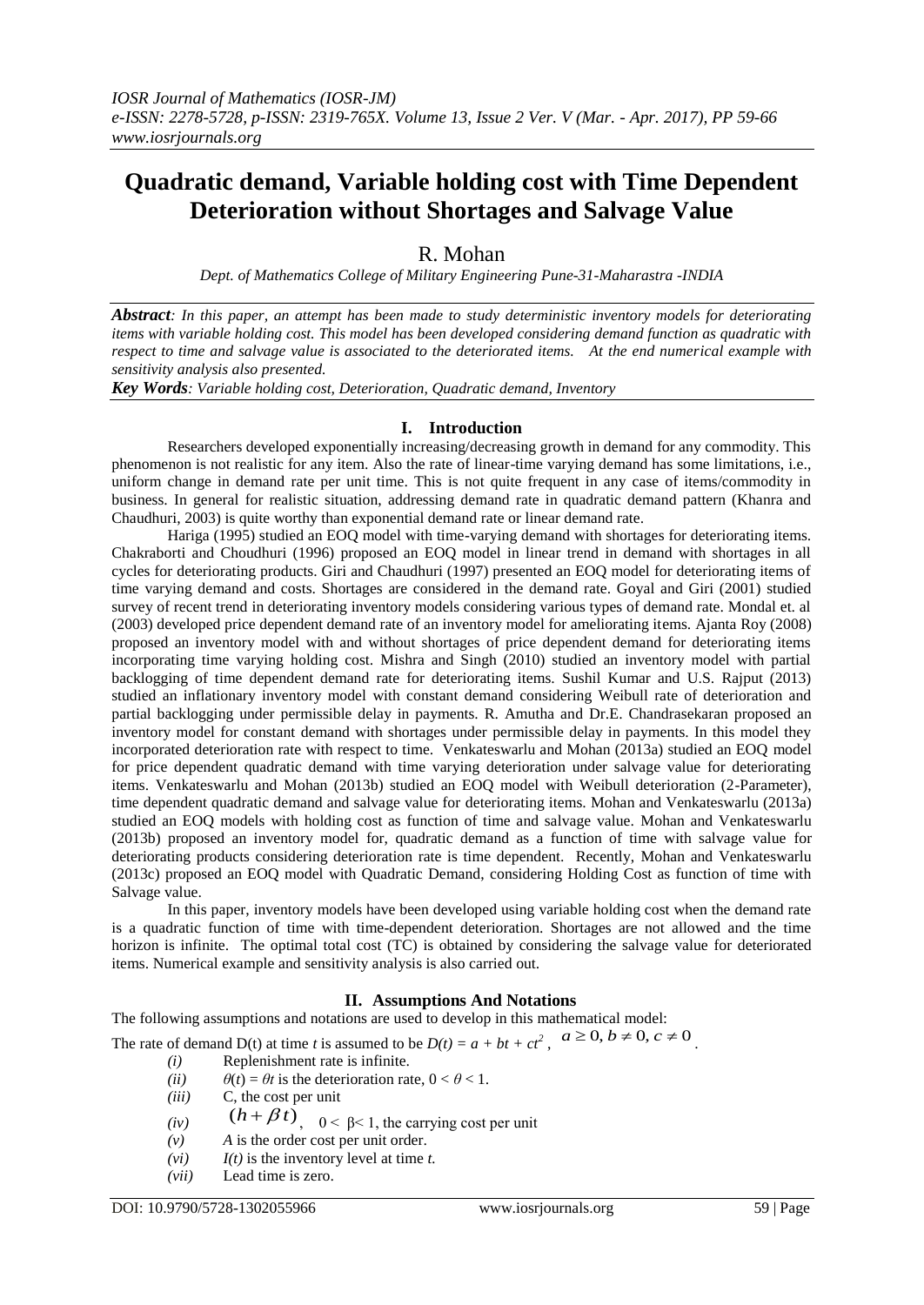- $(viii)$  Q<sub>1</sub>, order quantity in one cycle
- *(ix)* The salvage value  $\gamma C$ ,  $0 \le \gamma < 1$  is associated with deteriorated units during a cycle time.

#### **III. Mathematical And Solution Of The Model**

The differential equation which governs the inventory level at time *t* is given by

$$
\frac{dQ(t)}{dt} + \theta t \ Q(t) = -(a + bt + ct^2), \quad 0 \le t \le T
$$
 (1)

with the initial condition  $Q(0) = Q_l$  and  $Q(T) = 0$ .

Equation (1) is a linear first order differential equation which can be written as

$$
\left(Q(t)e^{\frac{\theta^2}{2}}\right) = -(a+bt+ct^2)e^{\frac{\theta^2}{2}}
$$

which on integration yields

$$
Q(t) = -e^{-\frac{a^2}{2}} \int (a + bt + ct^2) e^{\frac{a^2}{2}} dt + k_1 e^{-\frac{a^2}{2}}
$$

where  $k_i$  is an integral constant.

Using initial conditions and expanding  $e^{2}$  by omitting the higher order term 2  $\mathcal{H}^2$  $e^{-2}$  by omitting the higher order terms involving  $\theta$  (not more than 2<sup>nd</sup>)  $\theta t^2$ power terms), the solution of the above equation is obtained as

$$
Q(t) = \begin{cases} \begin{cases} a(T-t) + \frac{b(T^2 - t^2)}{2} + \frac{c(T^3 - t^3)}{3} \\ + \theta \left\{ \frac{a(T^3 - t^3)}{6} + \frac{b(T^4 - t^4)}{8} + \frac{c(T^5 - t^5)}{10} \right\} \\ + \theta^2 \left\{ \frac{a(T^5 - t^5)}{40} + \frac{b(T^6 - t^6)}{48} + \frac{c(T^7 - t^7)}{56} \right\} \\ - \theta \left( \frac{a(t^2 T - t^3)}{2} + \frac{b(t^2 T^2 - t^4)}{4} + \frac{c(t^2 T^3 - t^5)}{6} \right) \\ - \theta^2 \left( \frac{a}{12} (T^3 t^2 - t^5) + \frac{b}{16} (T^4 t^2 - t^6) + \frac{c}{20} (T^5 t^2 - t^7) \right) \\ + \theta^2 \left( \frac{a}{8} (t^4 T - t^5) + \frac{b}{16} (T^2 t^4 - t^6) + \frac{c}{24} (T^3 t^4 - t^7) \right) \end{cases} \end{cases}
$$
(2)

Using 
$$
Q(0) = Q_1
$$
, we obtain

$$
Q_1 = \left[ aT + \frac{bT^2}{2} + \frac{cT^3}{3} + \theta \left( \frac{aT^3}{6} + \frac{bT^4}{8} + \frac{cT^5}{10} \right) + \theta^2 \left( \frac{aT^5}{40} + \frac{bT^6}{48} + \frac{cT^7}{56} \right) \right]
$$

#### **IV. Inventory Models Without Shortages**

The following costs are taken for consideration to calculate total cost of the system: Ordering cost =  $\overline{A}$ *A* Material cost per cycle

(Including Deterioration Loss) =  $Q(0)C = Q_1C$  (4)  $\alpha$  Carrying cost/holding cost per cycle =  $(h + \beta t) \int\limits_0^T Q(t) dt$  $(h + \beta t) \int_{0}^{t} Q(t) dt$  (5)

Total Cost = Carrying cost + Ordering cost + Material cost

(3)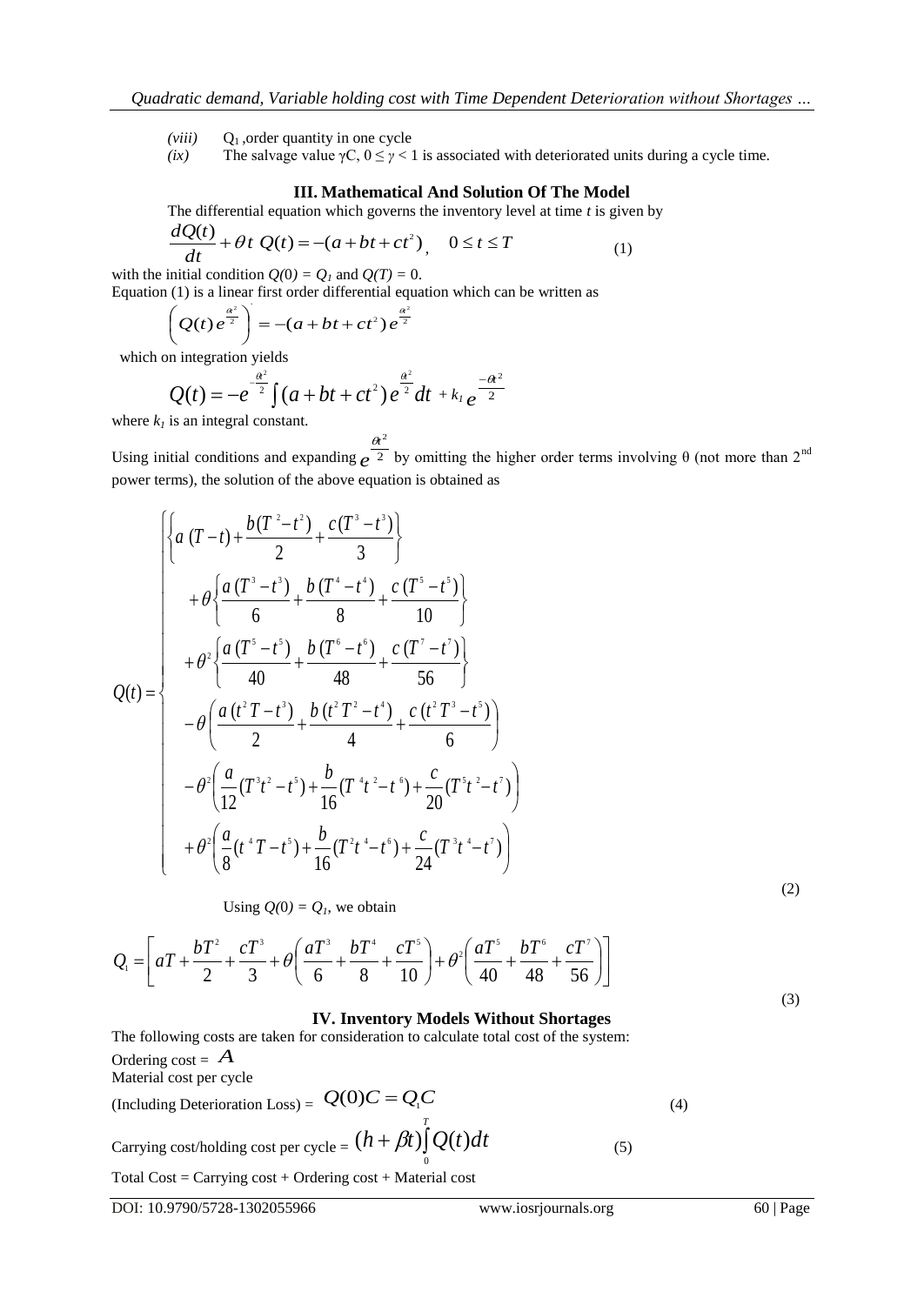(6)

$$
= \frac{A}{T} + \frac{CQ(0)}{T} + \frac{(h + \beta t)}{T} \int_{0}^{T} Q(t) dt
$$
\n
$$
\int_{0}^{A} + C \left[ a + \frac{bT}{2} + \frac{cT^{2}}{3} + \theta \left( \frac{aT^{2}}{6} + \frac{bT^{3}}{8} + \frac{cT^{4}}{10} \right) + \theta^{2} \left( \frac{aT^{4}}{40} + \frac{bT^{3}}{48} + \frac{cT^{6}}{56} \right) \right]
$$
\n
$$
= \begin{cases}\n\frac{aT}{2} + \frac{bT^{2}}{3} + \frac{cT^{3}}{4} + \theta \left( \frac{aT^{3}}{12} + \frac{2bT^{4}}{3} + \frac{7cT^{5}}{96} \right) + \frac{bT^{4}}{2} + \theta \left( \frac{bT^{2}}{12} + \frac{cT^{3}}{3} + \frac{cT^{5}}{96} \right) + \theta^{2} (0.0111aT^{5} + 0.00952bT^{6} + 0.0083cT^{7})\n\end{cases}
$$

The necessary condition for minimizing the total cost is  $\frac{\partial (TC)}{\partial T} = 0$ , i.e.,  $\partial T$   $\qquad \, \circ$ , i.e.,  $\partial (TC)$  $T$   $\sim$  0, 1.e., *TC* , i.e.,

$$
\frac{\partial (TC)}{\partial T} = \begin{cases}\n\frac{b}{2} + \frac{2cT}{3} + \theta \left( \frac{aT}{3} + \frac{3bT^2}{8} + \frac{2cT^3}{5} \right) \\
+ \theta^2 \left( \frac{aT^3}{10} + \frac{5bT^4}{48} + \frac{6cT^5}{56} \right) \\
\frac{\partial (TC)}{\partial T} = \begin{cases}\n\frac{a}{2} + \frac{2bT}{3} + \frac{3cT^2}{4} + \theta \left( \frac{aT^2}{4} + \frac{8bT^3}{3} + \frac{35cT^4}{96} \right) \\
+ (h + \beta t) \\
+ \theta^2 (0.0111 * 5 * aT^4 + 0.0092 * 6 * bT^5 + 0.0083 * 7 * cT^6)\n\end{cases} = 0\n\end{cases}
$$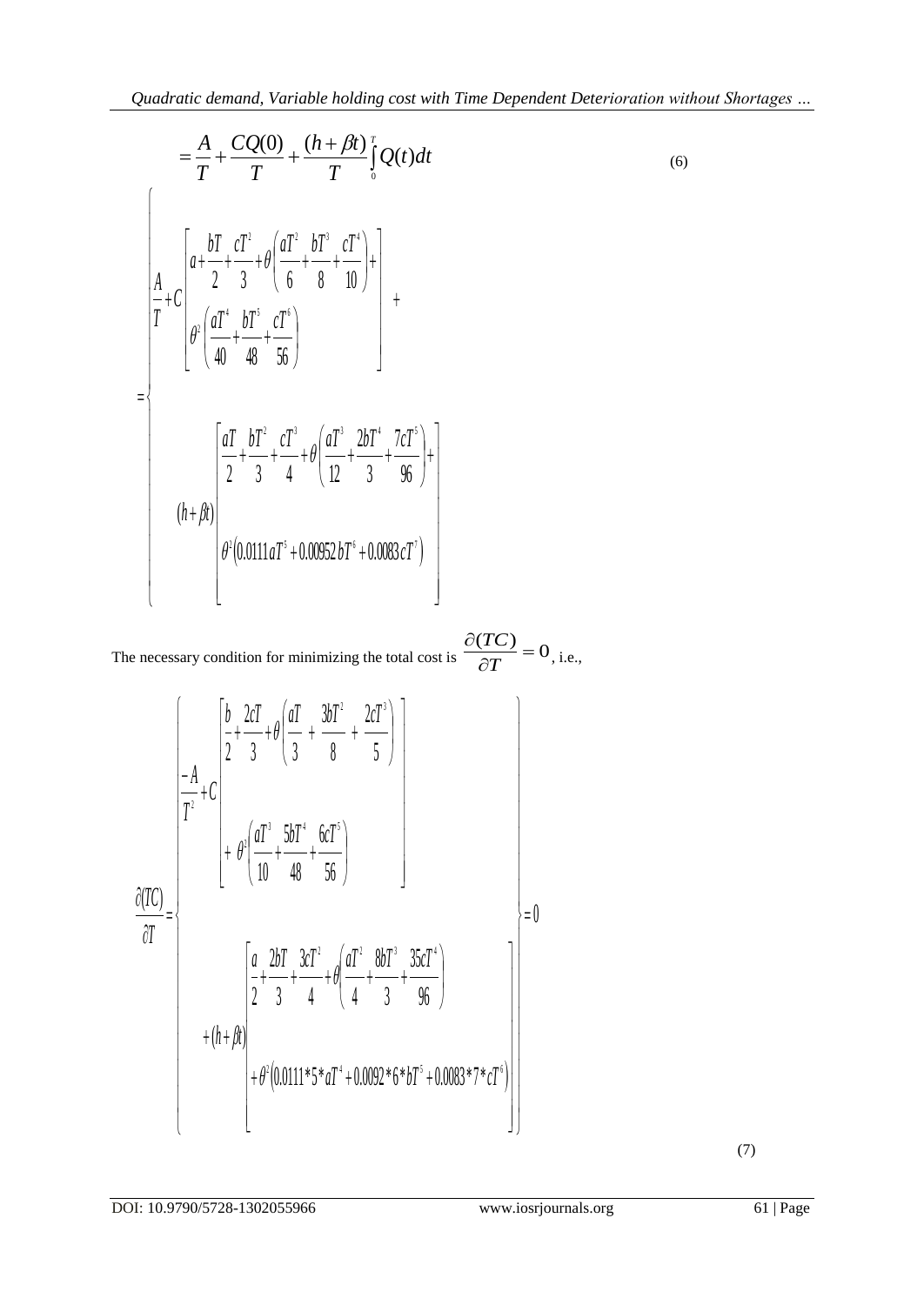Using MATHCAD the optimal value of T and the total cost (TC) is obtained from equation (7)

The following numerical example is taken to verify the sufficient condition i.e.,  $2 \rightarrow 0$ . It is found that  $\binom{2}{T}$  $T^2 > 0$ . It is found that *TC*  $\partial T^2 > 0$ . It is found that  $\partial^2 (TC)$ > 0. It is found that

the optimality conditions are satisfied for all T in all the four cases viz.,

(i)  $c > 0$  and  $b > 0$  gives accelerated growth in demand model (M-1)

- (i)  $c > 0$  and  $b < 0$  gives retarded growth in demand model (M-2)
- (iii)  $c < 0$  and  $b > 0$ , gives retarded decline in demand model (M-3)
- $f(v)$  *c* <0 and *b*<0, gives accelerated decline in demand model (M-4)

#### **4.1 Numerical Example**

We now consider an inventory system with the following hypothetical values for the parameters:

 $c = 4$ ,  $b = 20$ ,  $a = 500$ ,  $h = 0.6$  $A = 150,$   $C = 3,$   $\theta = 0.01, \beta = 0.3$ 

The following tables indicate the MATHCAD output to compare our models with linear demand patterns: Model-I:  $(a > 0, b > 0$  and  $c > 0$ )

| Table.1:      |       |          |         |  |
|---------------|-------|----------|---------|--|
| Model Type    |       | ፐር       |         |  |
| Quad. Demand  | 0.79  | 1855.286 | 402.321 |  |
| Linear Demand | 0.801 | 1852.398 |         |  |
|               |       | 407.355  |         |  |

Model-II:  $(a > 0, b > 0$  and  $c < 0$ )

| Table.2:      |       |          |         |  |
|---------------|-------|----------|---------|--|
| Model Type    |       | ТC       |         |  |
| Ouad. Demand  | 0.814 | 1849.416 | 413.366 |  |
| Linear Demand | 0.801 | 1852.398 | 407.355 |  |

Model-III:  $(a > 0, b < 0$  and  $c > 0$ )

| Table.3:      |       |          |         |  |
|---------------|-------|----------|---------|--|
| Model Type    |       | ፐ $\cap$ |         |  |
| Quad. Demand  | 0.932 | 1797.017 | 459.053 |  |
| Linear Demand | 0.955 | 1792.847 | 469.086 |  |

Model-IV:  $(a > 0, b < 0$  and  $c < 0$ )

| Table.4:      |       |          |         |  |
|---------------|-------|----------|---------|--|
| Model Type    |       | ፐር       |         |  |
| Ouad. Demand  | 0.982 | 1788.434 | 480.857 |  |
| Linear Demand | 0.955 | 1792.847 | 469.086 |  |
|               |       |          |         |  |

Considering Model II and Model IV of these models the conditions of optimality is being satisfied. Hence we take Model II and Model IV for further discussions. The total cost (TC) of these two models is reduced when comparing with linear demand models and quadratic time dependent demand models. In comparison with linear models the lot size and re-order time are more .Thus we conclude that the re-orders become not so frequent and economic lot size will be higher and in both case (i.e., retarded growth and accelerated decline models.)

#### **4.2 Sensitivity Analysis**

We will analyze the cycle time (T), total cost (TC) and EOQ (Q) by changing the values of the parameters a, b, c, C, A , θ and altogether from 20% to 50% and -20% to -50% of model- II and model- IV. The observations are as follows from table 5:

- (i) TC and Q both decreases (increases) while T increases (decreases) with the decrease (increase) in the parameter values of 'a'.
- (ii) T and Q increase (decrease) when TC decreases (increases) with the decrease (increase) in the parameter values of 'b'
- (iii) T and Q decrease (increase) where as TC increases (decreases) with the decrease (increase) in the parameter 'c', In the above three cases the sensitivity is very marginal.
- (iv) TC decrease (increases) while T and Q increases (decreases) when the parameter 'C' decrease (increase). The sensitivity is substantial in this case.
- (v) All the three values T, TC and Q decreases(increases) with the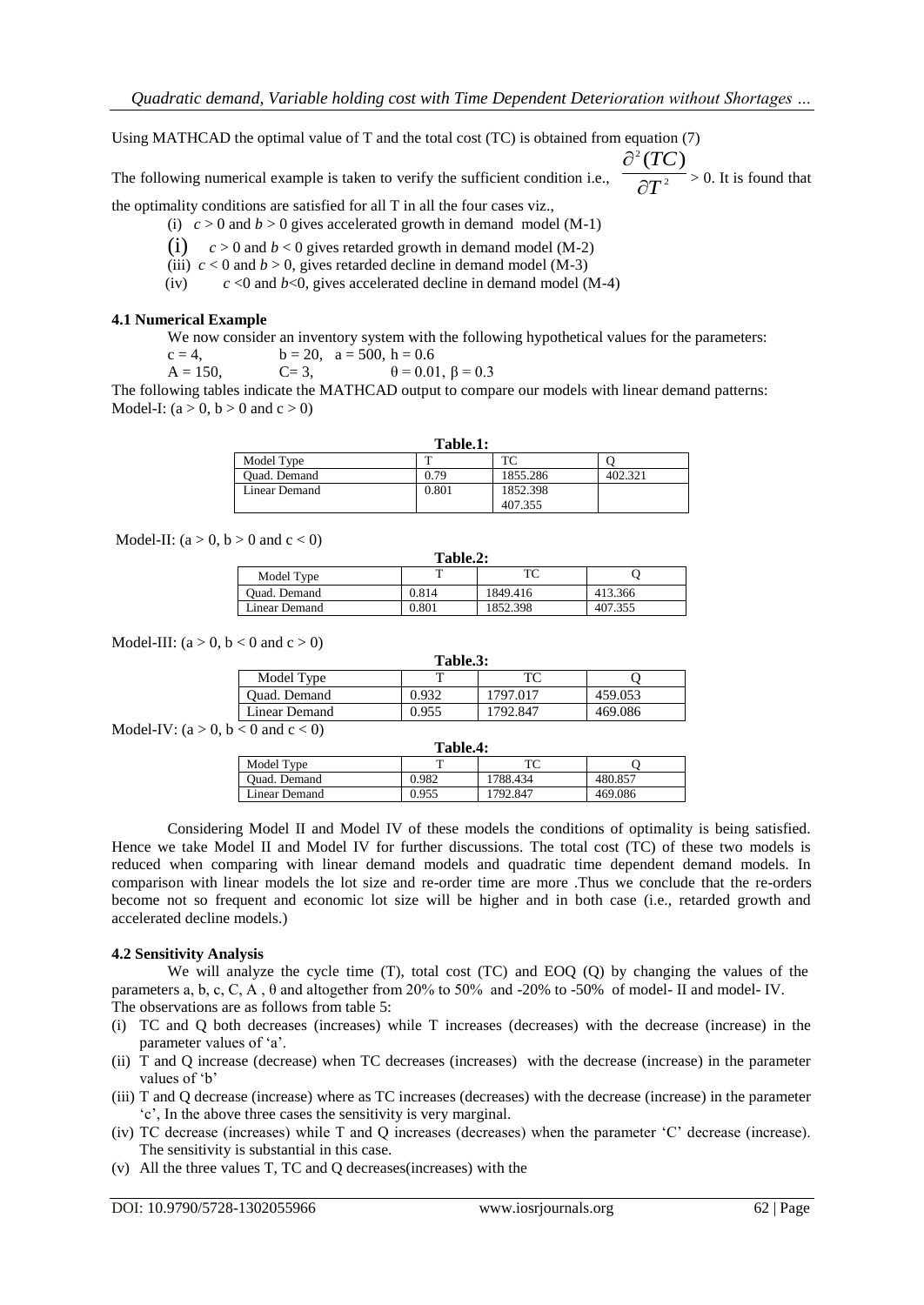Decrease (increase) in the values of 'A'. In this case the sensitivity rate considered to be high.

(vi) Decrease (increase) in the parameter *θ*, TC decreases (increases) and T and Q increase (decrease). In this case sensitivity is very negligible.

It is observed from table-6, the values of total cost (TC), cycle time T, and EOQ (Q) in accelerated decline model also noticed similar changes as earlier retarded growth model when all the parameters are decreased or increased.

It is also observed that the unit cost C of the commodity towards total cost (TC) is highly sensitive.

Finally the study of sensitivity analysis of both models exhibit similar behavior when the changes made in the parameter values of *a*, *c*, *A*, *C* and  $\theta$  except for the parameter *b*.

|              | Table.5: Model - II:                | Table.6: Model - IV |              |         |                                         |           |          |         |
|--------------|-------------------------------------|---------------------|--------------|---------|-----------------------------------------|-----------|----------|---------|
|              | $(a > 0, b > 0 \text{ and } c < 0)$ |                     |              |         | $(a > 0, b < 0 \text{ and } c < 0)^{*}$ |           |          |         |
| parameter    | % change                            | T TC                | $\mathbf{O}$ |         | T                                       | <b>TC</b> | O        |         |
| a            | $-50$                               | 1.051               | 1018.839     | 272.758 |                                         | 1.687     | 924.726  | 388.639 |
|              | $-20$                               | 0.887               | 1519.92      | 362.216 |                                         | 1.13      | 1450.695 | 438.223 |
|              | 20                                  | 0.757               | 2176.391     | 459.793 |                                         | 0.883     | 2121.189 | 521.757 |
|              | 50                                  | 0.692               | 2663.293     | 523.766 |                                         | 0.781     | 2614.269 | 579.601 |
| b            | $-50$                               | 0.847               | 1835.33      | 426.788 |                                         | 0.929     | 1804.976 | 459.773 |
|              | $-20$                               | 0.827               | 1843.858     | 418.697 |                                         | 0.96      | 1795.178 | 472.166 |
|              | 20                                  | 0.802               | 1854.879     | 408.472 |                                         | 1.006     | 1781.501 | 490.313 |
|              | 50                                  | 0.785               | 1862.905     | 401.515 |                                         | 1.046     | 1770.711 | 505.968 |
| $\mathbf c$  | $-50$                               | 0.808               | 1850.92      | 410.627 |                                         | 0.968     | 1790.674 | 474.758 |
|              | $-20$                               | 0.811               | 1850.021     | 411.963 |                                         | 0.976     | 1789.338 | 478.233 |
|              | 20                                  | 0.817               | 1848.808     | 414.767 |                                         | 0.988     | 1787.518 | 483.472 |
|              | 50                                  | 0.821               | 1847.887     | 416.604 |                                         | 0.997     | 1786.121 | 487.374 |
| $\mathsf{C}$ | $-50$                               | 0.837               | 1087.527     | 425.224 |                                         | 0.938     | 1053.553 | 459.768 |
|              | $-20$                               | 0.823               | 1544.699     | 418.005 |                                         | 0.964     | 1494.57  | 472.235 |
|              | 20                                  | 0.805               | 2154.084     | 408.729 |                                         | 1.002     | 2082.172 | 490.429 |
|              | 50                                  | 0.792               | 2610.995     | 402.033 |                                         | 1.033     | 2522.526 | 505.246 |
| A            | $-50$                               | 0.593               | 1743.025     | 299.915 |                                         | 0.716     | 1700.277 | 352.683 |
|              | $-20$                               | 0.736               | 1810.705     | 373.224 |                                         | 0.888     | 1756.351 | 435.747 |
|              | 20                                  | 0.883               | 1884.758     | 448.966 |                                         | 1.066     | 1817.723 | 520.995 |
|              | 50                                  | 0.976               | 497.081      |         | 1.178                                   | 1857.815  | 574.251  |         |
|              |                                     | 1933.147            |              |         |                                         |           |          |         |
| $\theta$     | $-50$                               | 0.819               | 1848.395     | 415.709 |                                         | 0.992     | 1786.997 | 485.251 |
|              | $-20$                               | 0.816               | 1849.01      | 414.304 |                                         | 0.986     | 1787.862 | 482.618 |
|              | 20                                  | 0.812               | 1849.821     | 412.427 |                                         | 0.978     | 1789     | 479.093 |
|              | 50                                  | 0.809               | 1850.425     | 411.016 |                                         | 0.973     | 1789.842 | 476.919 |

\*In table 6, the cycle time (T), Total Cost (TC) and Ordering quantity (Q) is calculated for the same parameter and percentage as considered in table 5

#### **V. Inventory Models With Salvage**

The number of deteriorated units (*NDU*) during this cycle time is

$$
NDU = Q - \int_{0}^{T} D(t)dt
$$
, where  $D(t)=(a+bt+ct^2)$  (8)

Total Cost  $(TC)$  = Inventory Holding cost + Ordering cost + Cost due to deterioration –Salvage value

$$
TC = \frac{(h + \beta t)^{T}}{T} \left[ I(t)dt + \frac{A}{T} + \frac{C}{T} \right] Q - (aT + \frac{bT^{2}}{2} + \frac{cT^{3}}{3}) \left[ -\frac{\gamma^{*}C}{T} \right] Q - (aT + \frac{bT^{2}}{2} + \frac{cT^{3}}{3}) \right]
$$
  
\n
$$
\frac{(aT^{2}C^{T})}{2} \left( \frac{a^{T}D^{T}C^{T}}{2} \right) \left( \frac{a^{T}D^{T}C^{T}}{2} \right)
$$
  
\n
$$
= (aT + \frac{bT^{2}}{2} + \frac{cT^{3}}{3})
$$
  
\n
$$
= (aT + \frac{bT^{2}}{2} + \frac{cT^{3}}{3})
$$
  
\n
$$
= (aT + \frac{bT^{2}}{2} + \frac{cT^{3}}{3})
$$
  
\n
$$
= (aT + \frac{bT^{2}}{2} + \frac{cT^{3}}{3})
$$
  
\n
$$
= (aT + \frac{bT^{2}}{2} + \frac{cT^{3}}{3})
$$
  
\n
$$
= (aT + \frac{bT^{2}}{2} + \frac{cT^{3}}{3})
$$
  
\n
$$
= (aT + \frac{bT^{2}}{2} + \frac{cT^{3}}{3})
$$
  
\n
$$
= (aT + \frac{bT^{2}}{2} + \frac{cT^{3}}{3})
$$
  
\n
$$
= (aT + \frac{bT^{2}}{2} + \frac{cT^{3}}{3})
$$
  
\n
$$
= (aT + \frac{bT^{2}}{2} + \frac{cT^{3}}{3})
$$
  
\n
$$
= (aT + \frac{bT^{2}}{2} + \frac{cT^{3}}{3})
$$

DOI: 10.9790/5728-1302055966 www.iosrjournals.org 63 | Page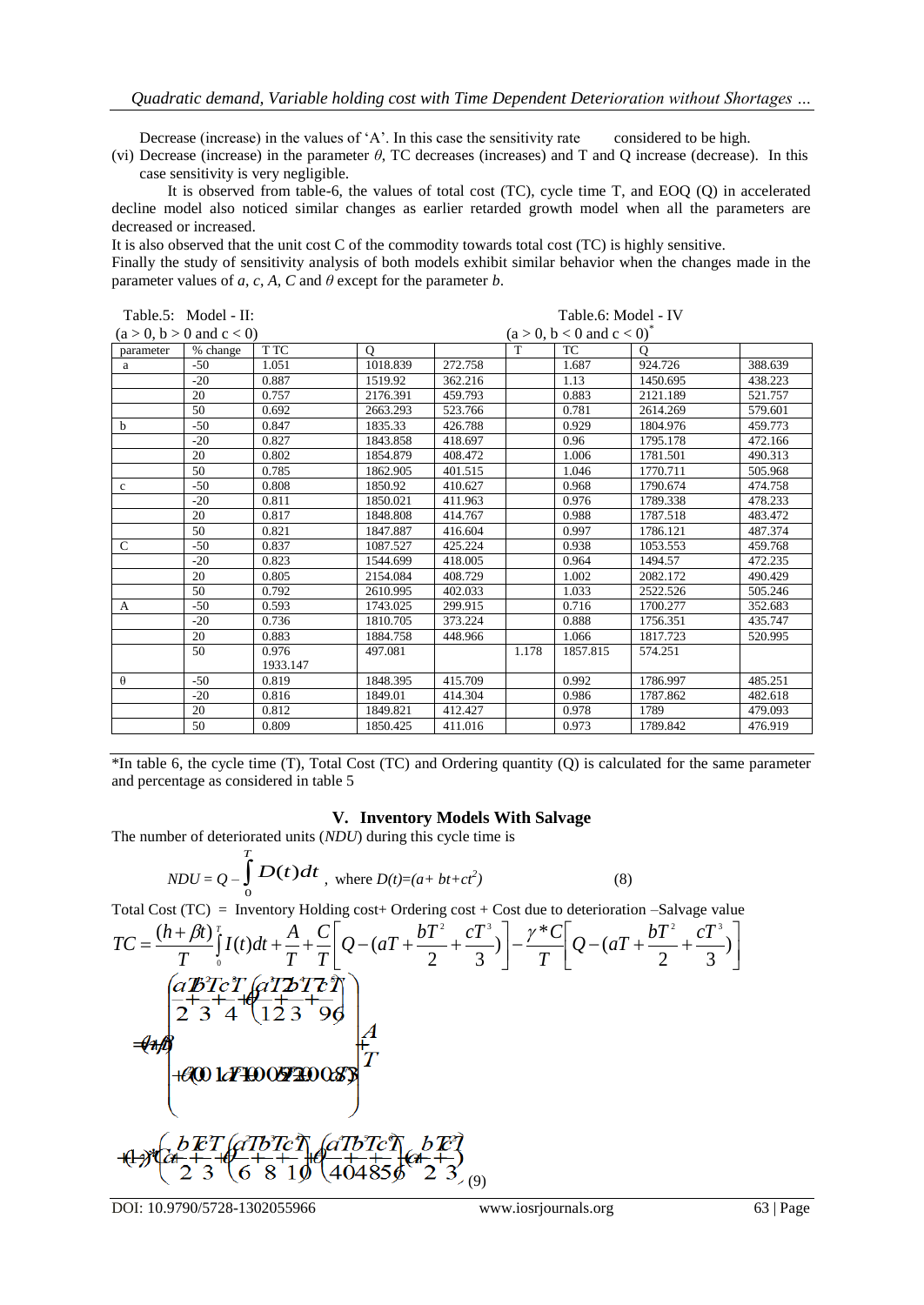The necessary condition for a minimum total cost per unit time is 0  $\frac{(TC)}{2T} = 0$  $\partial T$  and  $\partial T$  and  $\partial T$  are  $\partial T$  and  $\partial T$  are  $\partial T$  $\partial (TC)$ *T*

The necessary condition for a minimum total cost per unit time is 
$$
\frac{\partial (TC)}{\partial T} = 0
$$
  
\n
$$
\begin{bmatrix}\n\frac{a}{2} + \frac{2bT}{3} + \frac{3cT^2}{4} + \theta \left( \frac{aT^2}{4} + \frac{8bT^3}{3} + \frac{35cT^4}{96} \right) \\
+ (h + \beta t)\n\end{bmatrix} + (h + \beta t)\n\begin{bmatrix}\n\frac{a}{2} + \frac{2bT}{3} + \frac{3cT^2}{4} + \theta \left( \frac{aT^2}{4} + \frac{8bT^3}{3} + \frac{35cT^4}{96} \right) \\
+ \theta^2 \left( 0.0111 * 5 * aT^4 + 0.0092 * 6 * bT^5 + 0.0083 * 7 * cT^6 \right)\n\end{bmatrix} + \frac{-A}{T^2}
$$
\n
$$
+ (1 - \gamma) * C \left[ \frac{b}{2} + \frac{2cT}{3} + \theta \left( \frac{aT}{3} + \frac{3bT^2}{8} + \frac{2cT^3}{5} \right) + \theta^2 \left( \frac{aT^3}{10} + \frac{5bT^4}{48} + \frac{6 cT^5}{56} \right) - (\frac{b}{2} + \frac{2cT}{3}) \right]
$$
\n(10)

$$
Provided \frac{\partial^2 (TC)}{\partial T^2} > 0
$$
 i.e.,

$$
\frac{\partial^2 (TC)}{\partial T^2} = \begin{cases}\n\frac{2b}{3} + \frac{3cT}{2} + \theta \left( \frac{aT}{2} + 8bT^2 + \frac{35*4cT^3}{96} \right) & \text{if } \\ \theta^2 (TC) & \text{if } \\ \theta^2 (TC) & \text{if } \\ \theta^2 (0.0111 + 20 * aT^3 + 0.0092 * 30 * bT^4 + 0.0083 * 42 * cT^5) & \text{if } \\ \theta^2 (1 - r)c \left[ \frac{2c}{3} + \theta \left( \frac{a}{3} + \frac{3bT}{4} + \frac{6cT^2}{5} \right) + \theta^2 \left( \frac{3aT^2}{10} + \frac{20bT^3}{48} + \frac{30 cT^4}{56} \right) - \frac{2c}{3} \right]\n\end{cases}
$$

(11)

We solved the above two equations for a minimum of TC using MATHCAD. The optimum values of the total cost, re-order time, and lot size are calculated with a numerical example and are shown in the following tables: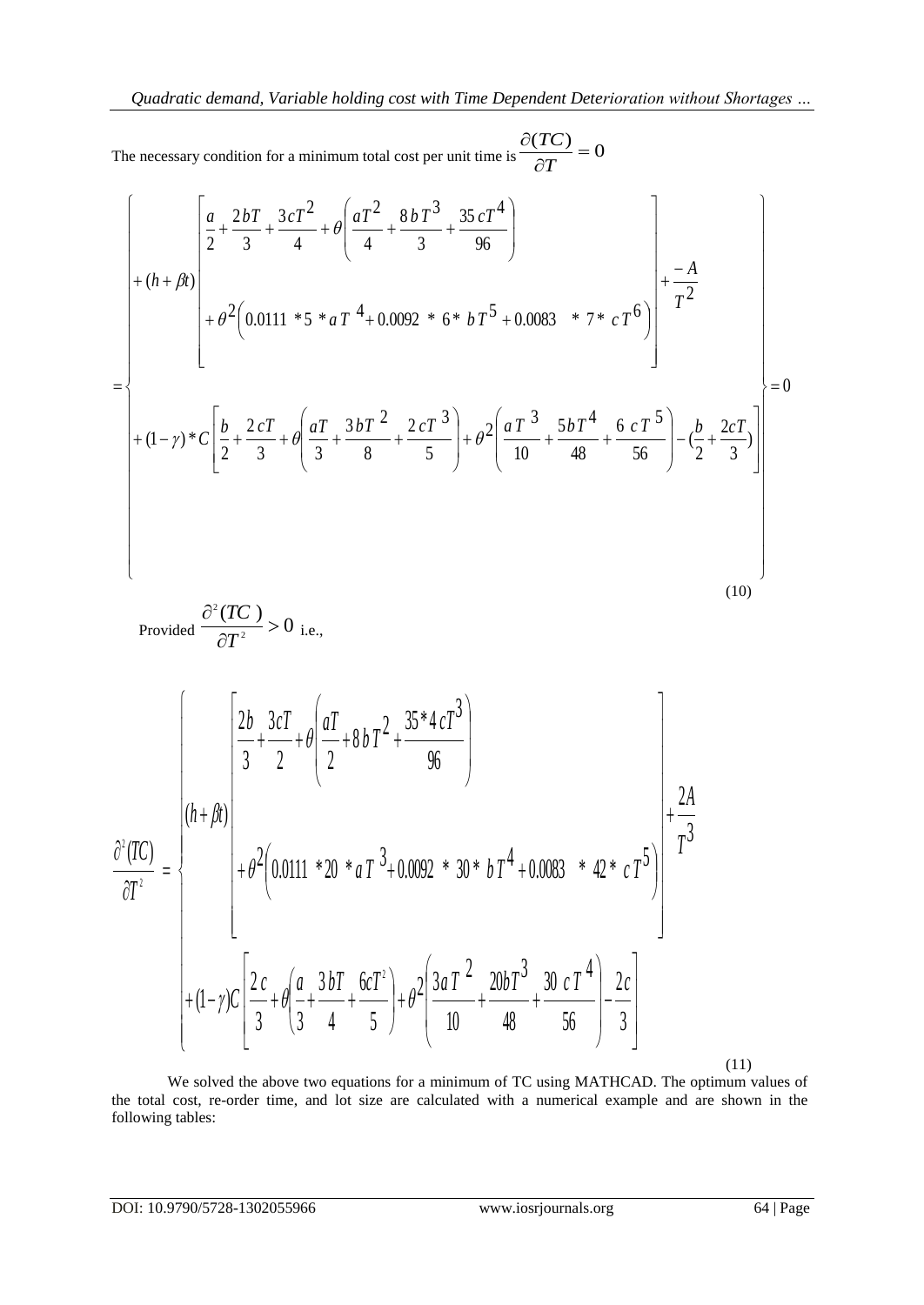#### **5.1. Numerical example**

To illustrate the model developed, we have taken the following data:

 $a = 500$ ,  $b = 20$ ,  $c = 4$ ,  $\gamma = 0.1$  $A = 150,$   $C = 3,$   $\theta = 0.01, i = 0.2$ Model-I:  $(a > 0, b > 0$  and  $c > 0$ )

| Table.7:                                                                                                                           |       |         |         |       |  |  |
|------------------------------------------------------------------------------------------------------------------------------------|-------|---------|---------|-------|--|--|
| Model Type                                                                                                                         |       |         |         | NDU   |  |  |
| Ouad. Demand                                                                                                                       | 0.849 | 327.882 | 433.049 | 0.525 |  |  |
| Linear Demand                                                                                                                      | 0.852 | 327.443 | 433.788 | 0.529 |  |  |
| $\mathcal{A}$ of $\mathbf{H} \cdot (\mathbf{a} \times \mathbf{A} \mathbf{b} \times \mathbf{a})$ and $\mathbf{a} \times \mathbf{A}$ |       |         |         |       |  |  |

Model -II:  $(a > 0, b < 0 \text{ and } c > 0)$ 

|               |       | <b>Table.8:</b> |         |       |
|---------------|-------|-----------------|---------|-------|
| Model Type    |       | ፐር              |         | NDU   |
| Quad. Demand  | 0.883 | 320.737         | 435.182 | 0.561 |
| Linear Demand | 0.887 | 320.24          | 436.199 | 0.567 |

Model -III:  $(a > 0, b > 0$  and  $c < 0$ )

| Table.9:      |       |         |         |       |  |  |
|---------------|-------|---------|---------|-------|--|--|
| Model Type    |       | TС      |         | NDU   |  |  |
| Quad. Demand  | 0.855 | 327.001 | 434.51  | 0.533 |  |  |
| Linear Demand | 0.852 | 327.443 | 433.788 | 0.529 |  |  |

Model -IV:  $(a > 0, b < 0$  and  $c < 0$ )

| Table.10:     |       |         |         |       |  |  |
|---------------|-------|---------|---------|-------|--|--|
| Model Type    | m     | ፐር      |         | NDU   |  |  |
| Ouad. Demand  | 0.891 | 319.736 | 437.19  | 0.572 |  |  |
| Linear Demand | 0.887 | 320.24  | 436.199 | 0.567 |  |  |

Model-III and Model-IV from above tables 7-10 it is clear they behave alike. Also it is observed that the changes are very small in both cases. Hence the sensitivity of model-IV is taken for consideration in the following sensitivity Analysis:

#### **5.2. Sensitivity Analysis**

**MODEL IV** ( $a > 0$ ,  $b < 0$  and  $c < 0$ )

**Table.11**: Sensitivity of the Salvage parameter γ

|                |       | TC      |         | <b>NDU</b> |
|----------------|-------|---------|---------|------------|
| $v = 0.1$      | 0.891 | 319.736 | 437.19  | 0.572      |
| $v = 0.15$     | 0.891 | 319.736 | 437.19  | 0.572      |
| $\gamma = 0.2$ | 0.892 | 319.543 | 437.671 | 0.574      |
| $v = 0.25$     | 0.892 | 319.543 | 437.671 | 0.574      |
| $v = 0.3$      | 0.892 | 319.543 | 437.671 | 0.574      |

#### **Table.12**: Sensitivity of the parameter  $\theta$  $\theta$

|                       | m     | <b>TC</b> |         | <b>NDU</b> |
|-----------------------|-------|-----------|---------|------------|
| $\bm{\theta}_{=0.01}$ | 0.891 | 319.736   | 437.19  | 0.572      |
| $= 0.05$              | 0.851 | 327.721   | 419.943 | 2.507      |
| $= 0.1$               | 0.811 | 336.792   | 402.577 | 4.365      |
| $= 0.15$              | 0.779 | 345.092   | 388.633 | 5.832      |
| $= 0.2$               | 0.752 | 352.788   | 376.803 | 7.025      |

### **Table.13:** Sensitivity of the parameter  $\theta$  and  $\gamma$

|                                                           |                 | т     | TC      |         | <b>NDU</b> |
|-----------------------------------------------------------|-----------------|-------|---------|---------|------------|
| $\theta$<br>$= 0.01$                                      | $\gamma = 0.1$  | 0.891 | 319.736 | 437.19  | 0.572      |
| $\theta$<br>$= 0.05$                                      | $\gamma = 0.15$ | 0.852 | 327.279 | 420.432 | 2.516      |
| 0.79341.6743<br>94.1846.082<br>$\theta$<br>$= 0.1$        | $\gamma = 0.2$  | 0.817 | 335.165 | 405.561 | 4.463      |
| $\theta$<br>$0.2\gamma =$<br>0.25<br>$\theta$<br>$= 0.15$ | $\gamma = 0.3$  | 0.77  | 347.048 | 386.005 | 7.543      |